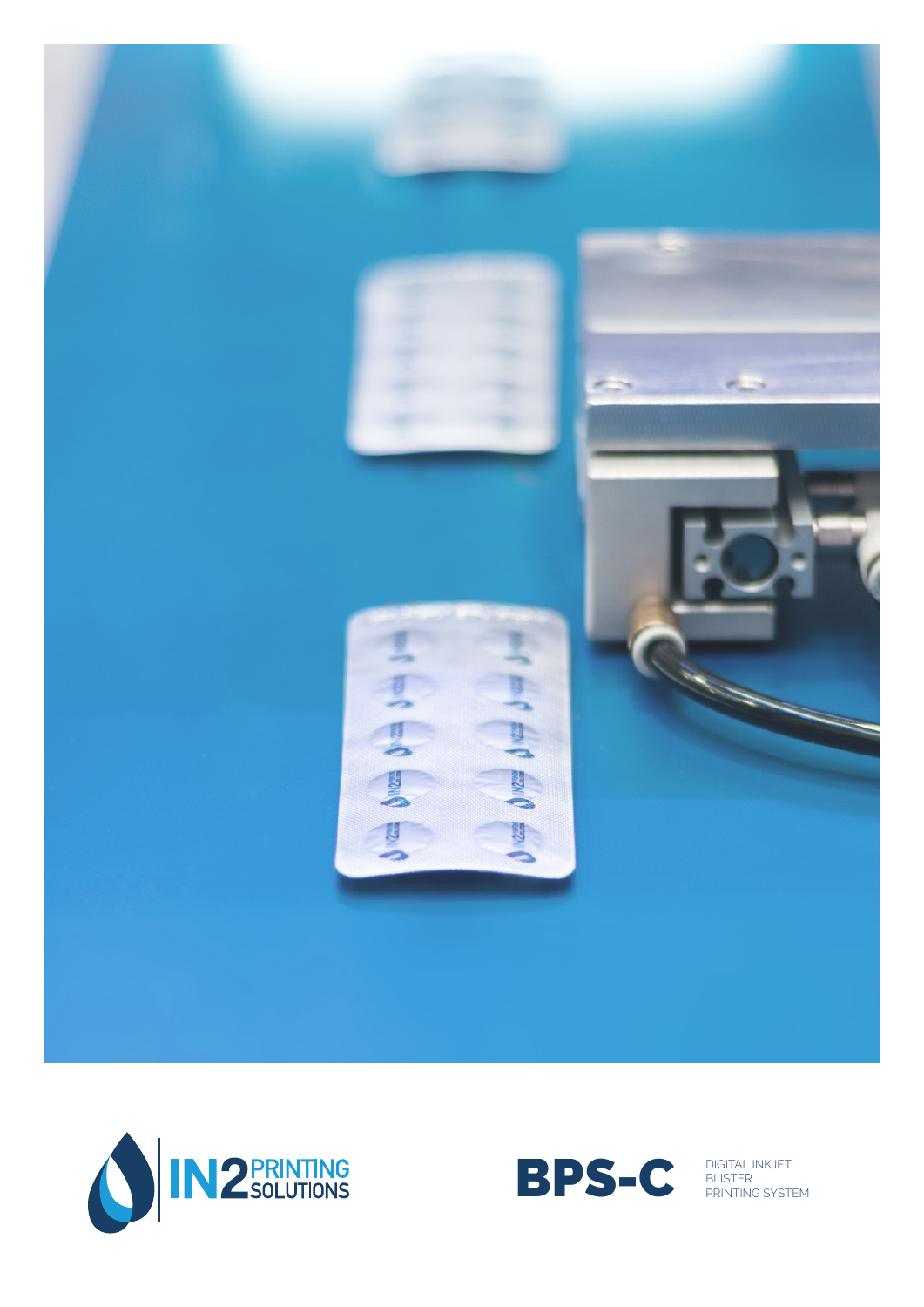# EASE OF USE, FULL COLOUR,  $\left\langle \right\rangle$ CHANGE OF JOBS IN NO TIME

#### **A FLEXIBLE SYSTEM ADAPTED TO WORKING WITH NON-FLAT BLISTERS**

Our Blister Printing System (BPS) is indifferent to deformations in the blister plates, such as the ones produced from roller sealing. This is achieved thanks to the design of our system which projects the inkiet drops from a greater distance. Our BPS does not need any special transport device, vacuum or buckets belt conveyors.

The peaks and valleys of the profile and the design of the sealing plates or rollers, do not have any impact on our BPS, since we use **UV inks with excellent** wettability and adhesion properties.

We have a feeder system for the offline solution, that also allows for not so flat blisters. This system can work with bent blisters.

#### **PROPRIETARY CONTROL AND DESIGN SOFTWARE**

Designed and built for non-expert users in the design area, our machines come with our own software which is easily adaptable to the ERP systems used at the end customer.

Our **design software** incorporates a powerful artwork and ripping tool.

## **PHARMA COMPLIANCE AND APPLICATIONS**

Specially conceived for GAMP pharmaceutical environments, In2 Printing Solutions (IN2PS) combines high tech, with robustness, while following the stringent FDA 21 CFR Part 11 Protocol.

The definition and quality of the printed materials, are well above the most demanding requirements of the pharma sector.

This system works on **standard** blisters as well as child proof blisters.

#### **WE COMMIT OURSELVES TO EXCELLENCE AND A CONTINUOUS CUSTOMER SERVICE**

The presales and after sales service gives our customers a hotline for technical assistance and the guarantee of a fast reaction and continuous in-house training.



## **TAILORED DIGITAL PRINTING SYSTEMS**

IN2PS has a very qualified R&D department that offers tailor made solutions to fit our customer's needs. We design, adapt and construct our machines to any material or production requirements.

IN2PS offers a series of **optional items** such as vision system (pattern, OCR…) or feeder system for the offline solution.



#### **NO SUBSCRIPTION, NO HIDDEN COSTS**

Customers do not have hidden charges, since we do not "push" maintenance contracts, or the need to buy consumables (like the ink) from us. We suggest the best inks for each solution and give very competitive prices on them if customers chose to buy from us.

# DIGITAL PRINTING INKJET SOLUTIONS

Thanks to the advancement of areas such as control electronics, printheads, and UV curable inks, inkjet has become a powerful tool that enables solutions that were deemed impossible until recently.

What distinguishes inkjet technology from conventional analogue printing is the ease of integration and use, and how it can be incorporated directly into fabrication lines.

This ease of integration and use, gives the possibility of working with varied materials, flexible packaging, personalizing jobs last minute, and in general have a "just

in time" fabrication process. Of course, all of this reduces dramatically (or all together) the need for large stocks and immobilized goods. The main advantage of digital printing, is that it does not require intermediate tools, nor contact between the substrate and the printhead.

All the above-mentioned points, offer competitive advantages against "traditional" printing techniques, especially in the personalization of products and short runs at fast speeds. These speeds are possible thanks to the continuous improvement of the electronics and industrial inkjet printheads.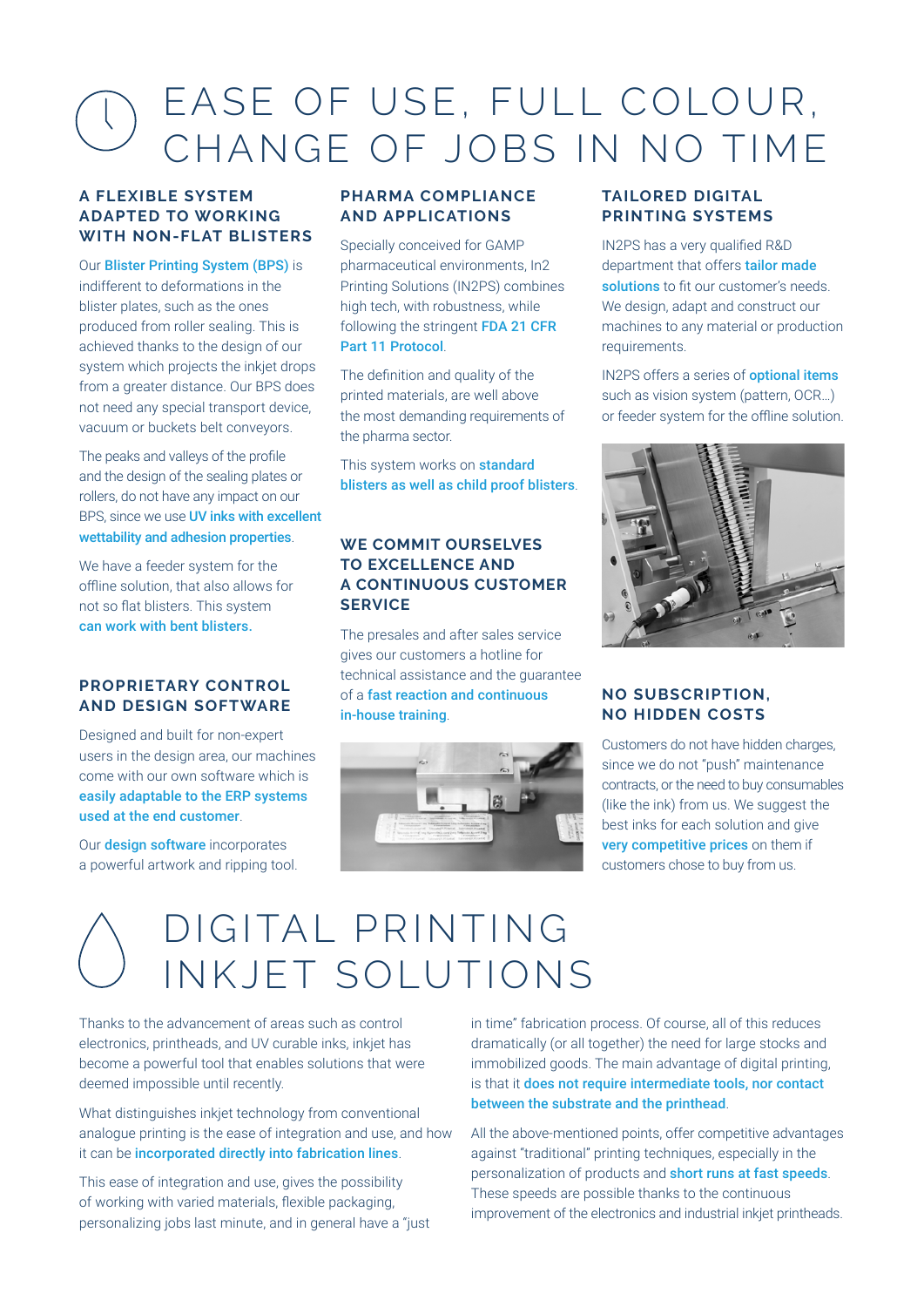# BPS-C DIGITAL BLISTER PRINTING SYSTEM



#### **BPS-C SPECIFICATIONS**

| <b>Technology</b>      | Inkjet drop on demand                                                         |
|------------------------|-------------------------------------------------------------------------------|
| <b>Type of machine</b> | Blister printing inline or offline                                            |
| <b>Blister feeding</b> | With manually adjustable feeder for the offline solutions                     |
| <b>Substrate</b>       | Aluminium blisters                                                            |
| <b>Inks</b>            | UV curable, no need to buy from IN2PS                                         |
| <b>Curing system</b>   | UV LED lamp                                                                   |
| <b>Colours</b>         | Monochrome, CMYK, spot colours                                                |
| <b>Printing speeds</b> | Up to 250 blisters per minute*                                                |
| <b>Resolution</b>      | 360x360 dpi                                                                   |
| <b>Printing widths</b> | 70 or 140 mm                                                                  |
| Length                 | 30-145 mm                                                                     |
|                        | Printed information Fixed, variable data, barcodes, QR and others             |
|                        | Images for artwork PDF, TIFF, JPG, BMP                                        |
| Weight                 | 600 Kg                                                                        |
| <b>Dimensions</b>      | L2300 x H2000 x W900 mm                                                       |
| <b>Power supply</b>    | 380-400 VAC, 50 Hz, 25A, 3P+N+PE, 300 mA Class A RCD                          |
| <b>Integration</b>     | Customized solution to the customer                                           |
|                        | requirements (ERP, databases)                                                 |
| <b>Accessories</b>     | Inspection system (up to 120 blisters per min*) with rejection<br>and feeder. |

# **ALL ADVANTAGES**

Black, spot colours or CMYK Own design software Optional inspection and rejection system Fast and easy maintenance Just in Time production Internal production Small batches Curved blisters No need for vacuum or bucket belt conveyor Especially designed to work on non-flat blisters



(\*): variable depending on blister length, data given for a length of 102 mm